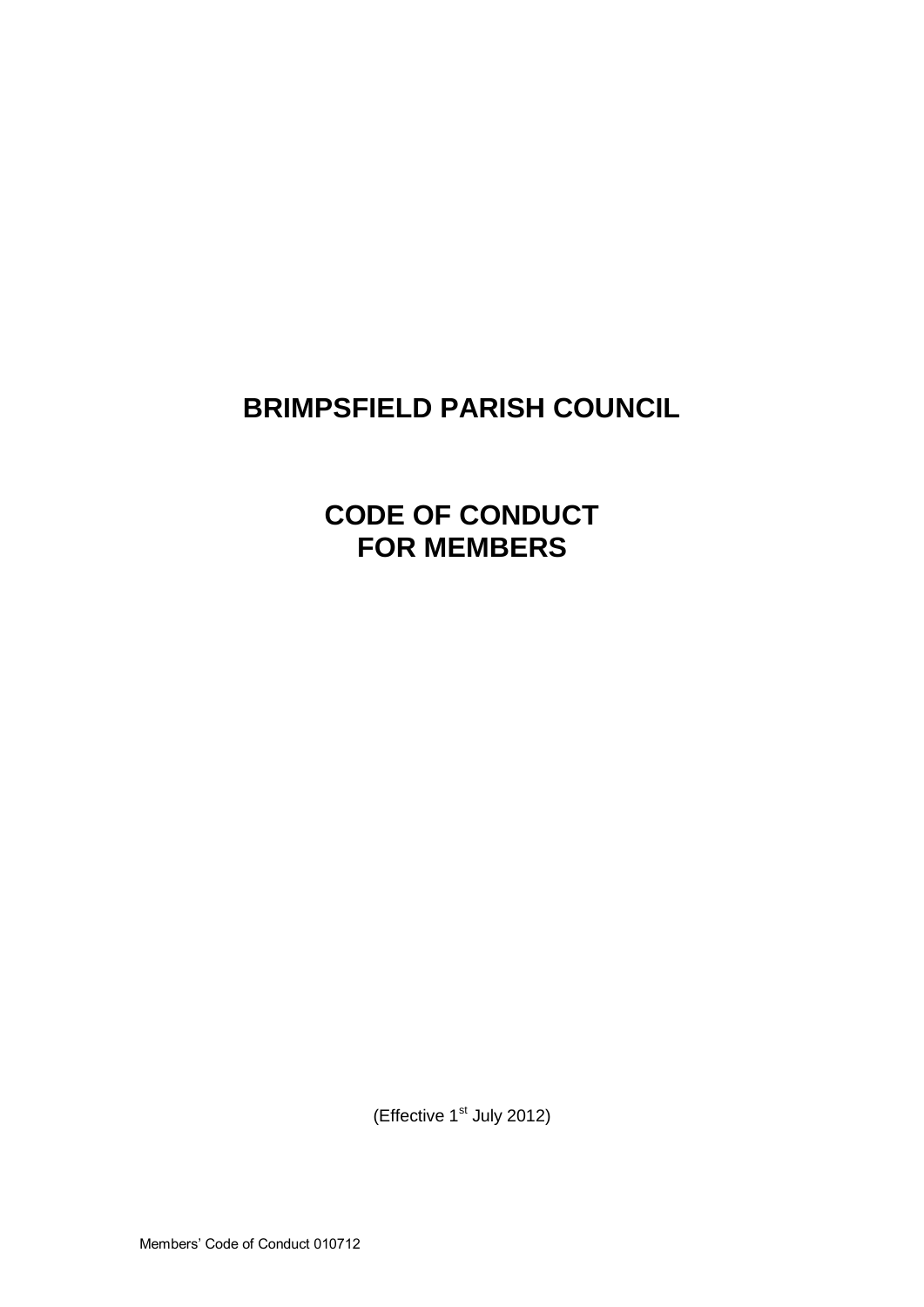#### **PART 1**

### **GENERAL PROVISIONS**

#### **Introduction and Interpretation**

- 1. (1) This Code applies to **you** as a member of this authority, and has been adopted pursuant to the Council's duty to promote and maintain high standards of conduct. It is **your** responsibility to comply with the provisions of this Code.
	- (2) You must observe the following general principles of public life:-

Selflessness - you should serve only the public interest and should never improperly confer an advantage or disadvantage on any person, including yourself.

Honesty and Integrity - you should not place yourself in situations where your honesty and integrity may be questioned, should not behave improperly and should on all occasions avoid the appearance of such behaviour.

Objectivity - you should make decisions on merit, including when making appointments, awarding contracts, or recommending individuals for rewards or benefits.

Accountability - you are accountable to the public for your actions and the manner in which you carry out your responsibilities, and should cooperate fully and honestly with any scrutiny appropriate to your particular office.

Openness - you should be as open as possible about your actions and those of your authority, and should be prepared to give reasons for those actions.

Personal Judgement - you may take account of the views of others, including your political groups, but should reach your own conclusions on the issues before you and act in accordance with those conclusions.

Respect for Others - you should promote equality by not discriminating unlawfully against any person, and by treating people with respect, regardless of their race, age, religion, gender, sexual orientation or disability. You should respect the impartiality and integrity of the authority's statutory officers, and its other employees.

Duty to Uphold the Law - you should uphold the law and, on all occasions, act in accordance with the trust that the public is entitled to place in you.

Stewardship - you should do whatever you are able to do to ensure that your authority uses its resources prudently and in accordance with the law.

Leadership - you should promote and support these principles by leadership, and by example, and should act in a way that secures or preserves public confidence.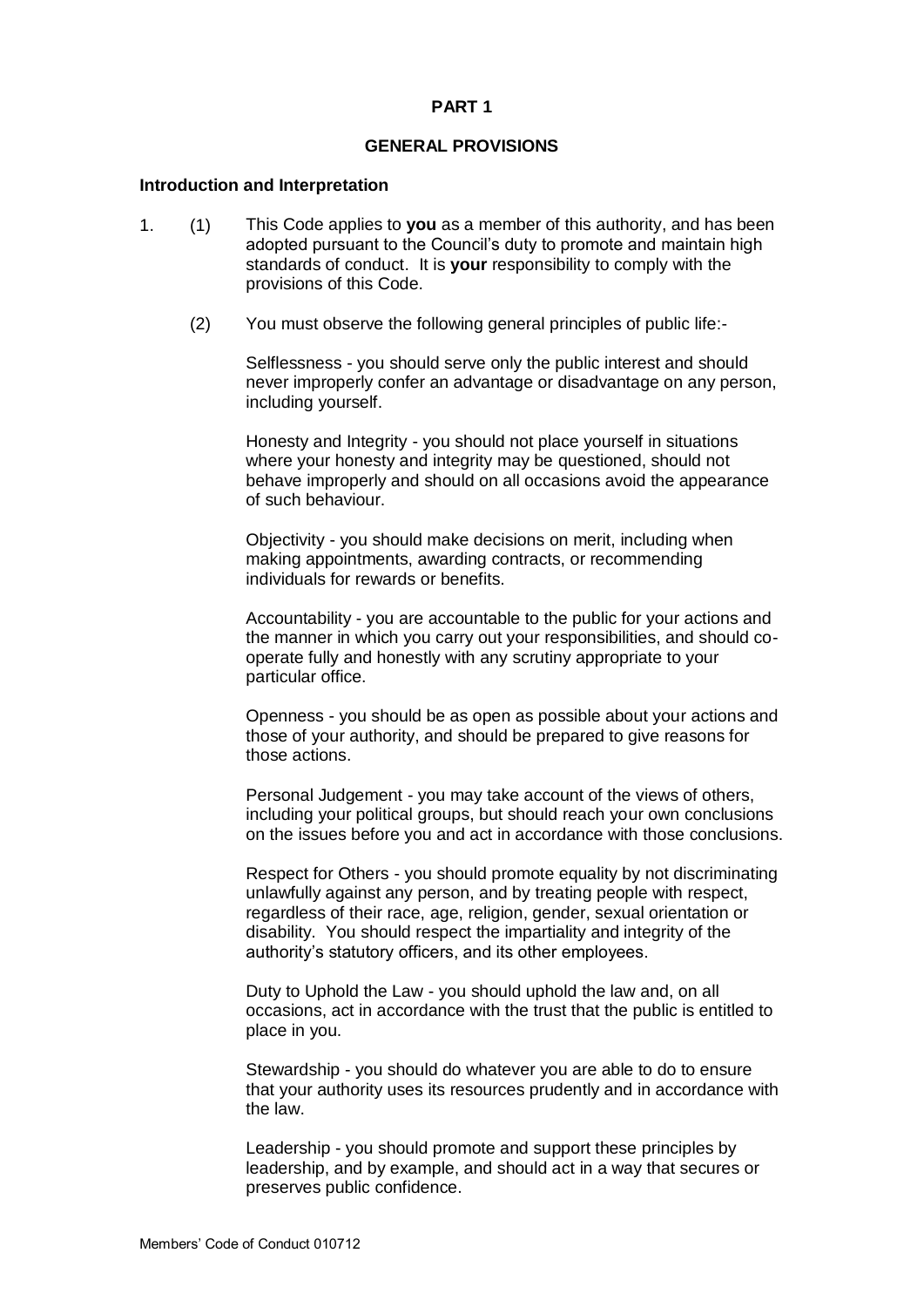## **Scope**

- 2. (1) You must comply with this Code whenever you:-
	- (a) conduct the business of the Council (which, in this Code, includes the business of the office to which you are elected or appointed); or
	- (b) act, claim to act or give the impression you are acting as a representative of the Council;

and references to your official capacity are construed accordingly.

- (2) This Code does not have effect in relation to your conduct other than where it is in your official capacity, in accordance with paragraph 2(1) above.
- (3) Where you act as a representative of the Council:-
	- (a) on another relevant authority, you must, when acting for that other authority, comply with that other authority's Code of Conduct; or
	- (b) on any other body, you must, when acting for that other body, comply with your authority's Code of Conduct, except and insofar as it conflicts with any other lawful obligations to which that other body may be subject.

## **General Obligations**

- 3. (1) You must treat others with respect.
	- (2) You must not:-
		- (a) do anything which may cause your authority to breach any of the equality enactments;
		- (b) bully any person;
		- (c) intimidate or attempt to intimidate any person who is or is likely to be:
			- (i) a complainant;
			- (ii) a witness; or
			- (iii) involved in the administration of any investigation of proceedings, in relation to an allegation that a Member (including yourself) has failed to comply with his or her authority's Code of Conduct; or
		- (d) do anything which compromises or is likely to compromise the impartiality of those who work for, or on behalf of, your authority.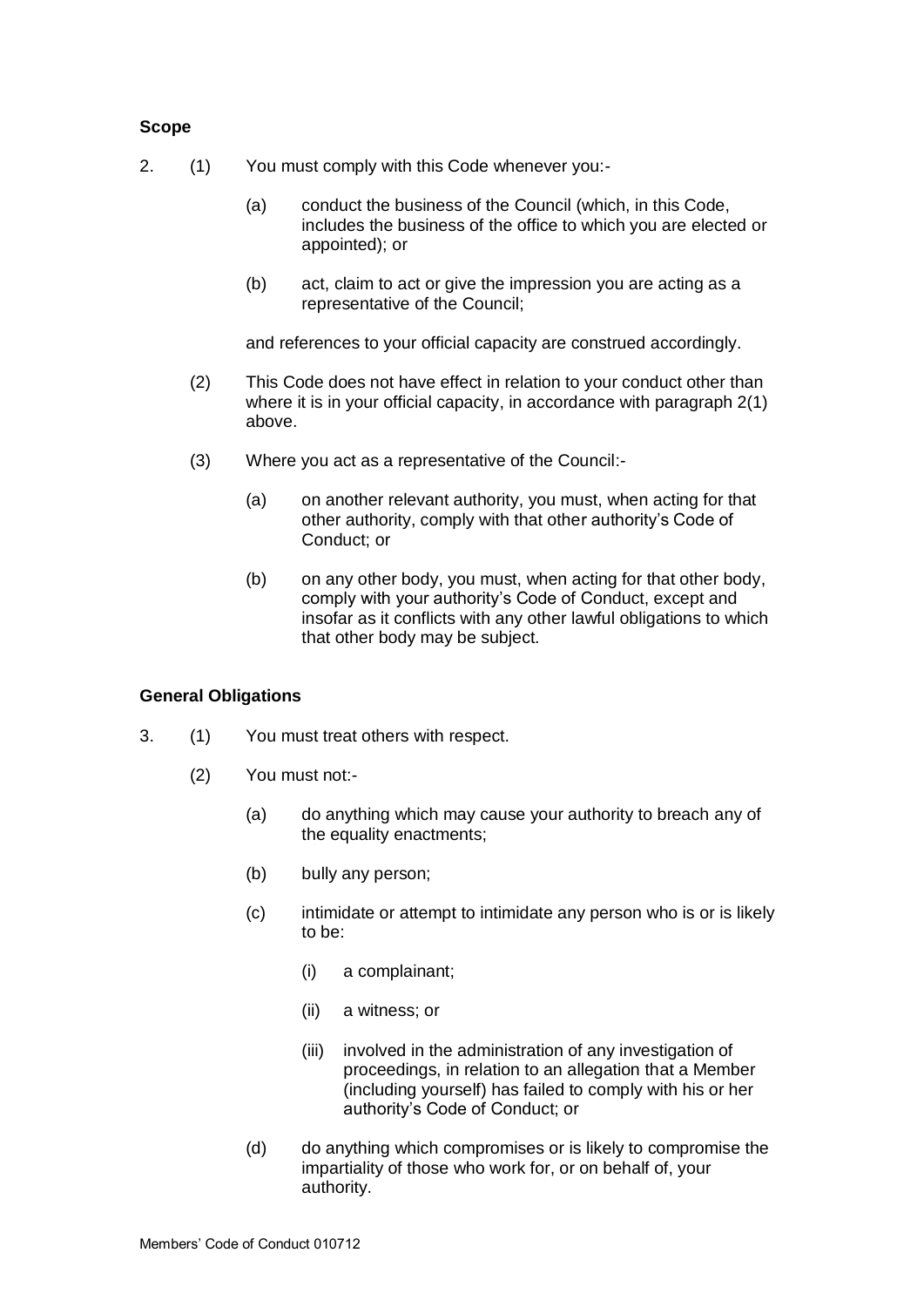- 4. You must not:-
	- (1) disclose information given to you in confidence by anyone, or information acquired by you which you believe, or ought reasonably to be aware, is of a confidential nature, except where:-
		- (a) you have the consent of a person authorised to give it;
		- (b) you are required by law to do so;
		- (c) the disclosure is made to a third party for the purpose of obtaining professional advice provided that the third party agrees not to disclose the information to any other person; or
		- (d) the disclosure is
			- (i) reasonable and in the public interest; and
			- (ii) made in good faith and in compliance with the reasonable requirements of the authority; or
		- (e) before making any disclosure under the provisions of clause (d) above, you must seek and consider the written advice of the Solicitor to the Council.
	- (2) prevent another person from gaining access to information to which that person is entitled by law.
- 5. You must not conduct yourself in a manner which could reasonably be regarded as bringing your office or the Council into disrepute.
- 6. You:-
	- (1) must not use or attempt to use your position as a Member improperly to confer on or secure for yourself or any other person, an advantage or disadvantage; and
	- (2) must, when using or authorising the use by others of the resources of the Council:-
		- (a) act in accordance with your authority's reasonable requirements;
		- (b) ensure that such resources are not used improperly for political purposes (including party political purposes); and
	- (3) must have regard to any applicable Code of Recommended Practice on Local Authority Publicity made under the Local Government Act 1986.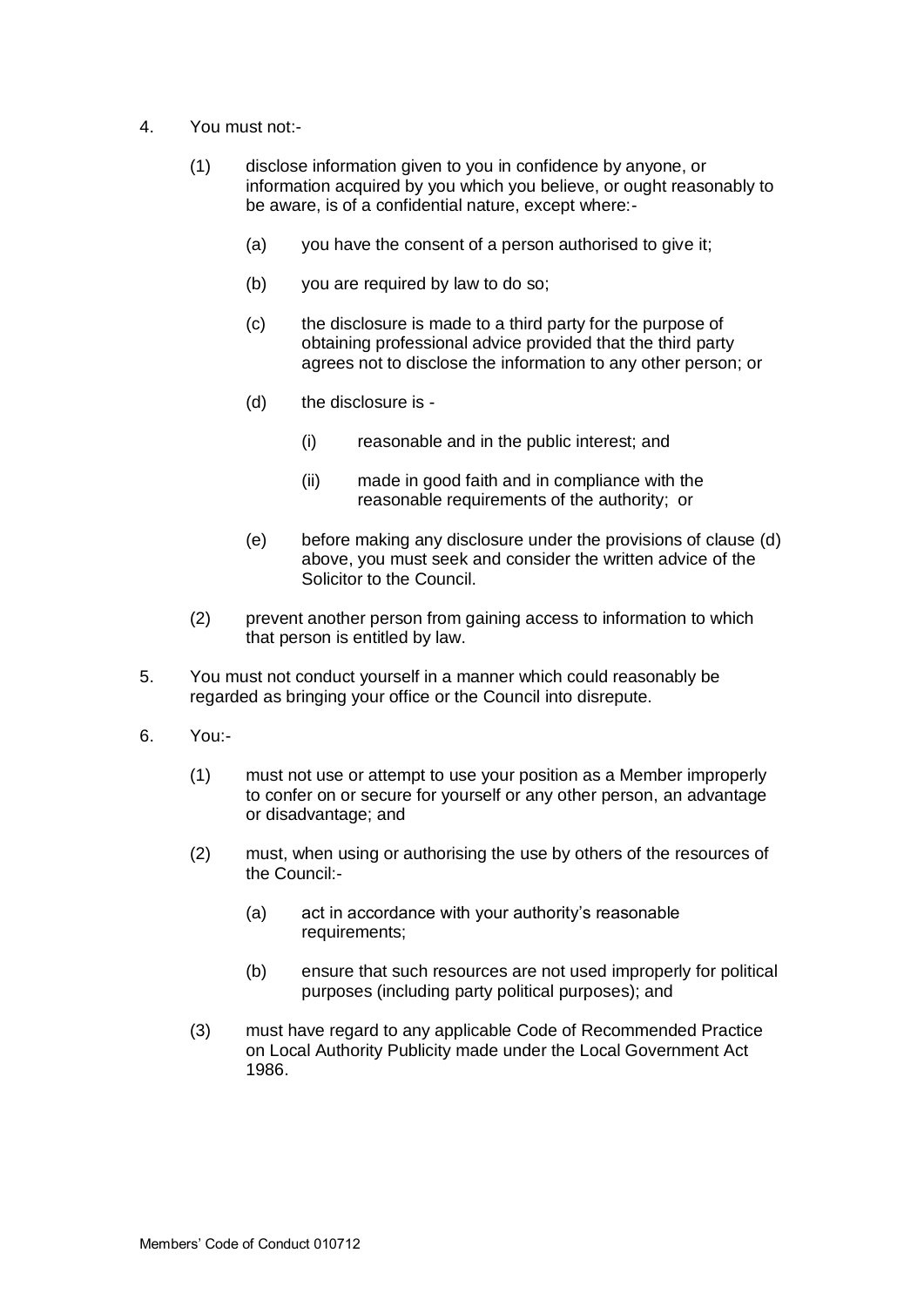- 7. (1) When reaching decisions on any matter you must have regard to any relevant advice provided to you by:-
	- (a) the Council's Chief Finance Officer; or
	- (b) the Council's Monitoring Officer;

where that Officer is acting pursuant to his or her statutory duties.

(2) You must give reasons for all decisions in accordance with any statutory requirements and any reasonable additional requirements imposed by the Council.

# **PART 2**

## **REGISTERING AND DECLARING INTERESTS**

### **Disclosable Pecuniary Interests**

- 8. You must, within 28 days of (i) this Code being adopted by the Council or (ii) taking office as a Member or Co-opted Member, whichever is sooner, notify the Council's Monitoring Officer of any disclosable pecuniary interest as defined in regulations made by the Secretary of State, and as set out in **Annex A** to this Code, **where the pecuniary interest is yours, your spouse's or civil partner's, or is the pecuniary interest of somebody with whom you are living as a husband or wife, or as if you were civil partners**.
- 9. You must, within 28 days of becoming aware of any new disclosable pecuniary interest or change to any previously-registered disclosable pecuniary interest, notify the Council's Monitoring Officer of that new disclosable pecuniary interest or change.
- 10. Where you have a disclosable pecuniary interest in any business of your authority and you attend a meeting of your authority at which the business is considered, you must disclose to that meeting the existence of that interest at the commencement of that consideration, or when the interest becomes apparent (unless the matter is a 'sensitive interest').
- 11. Unless a dispensation has been granted, you may not participate in any discussion of, vote on, or discharge any function related to, any matter in which you have a disclosable pecuniary interest. You must withdraw from the room or chamber when the meeting discusses and votes on the matter.
- 12. Following any disclosure at a meeting of a disclosable pecuniary interest not on the Council's register or the subject of pending notification, you must notify the Monitoring Officer of the interest within 28 days beginning with the date of disclosure.
- 13. **Failure to comply with the requirements which relate to disclosable pecuniary interests is a criminal offence.**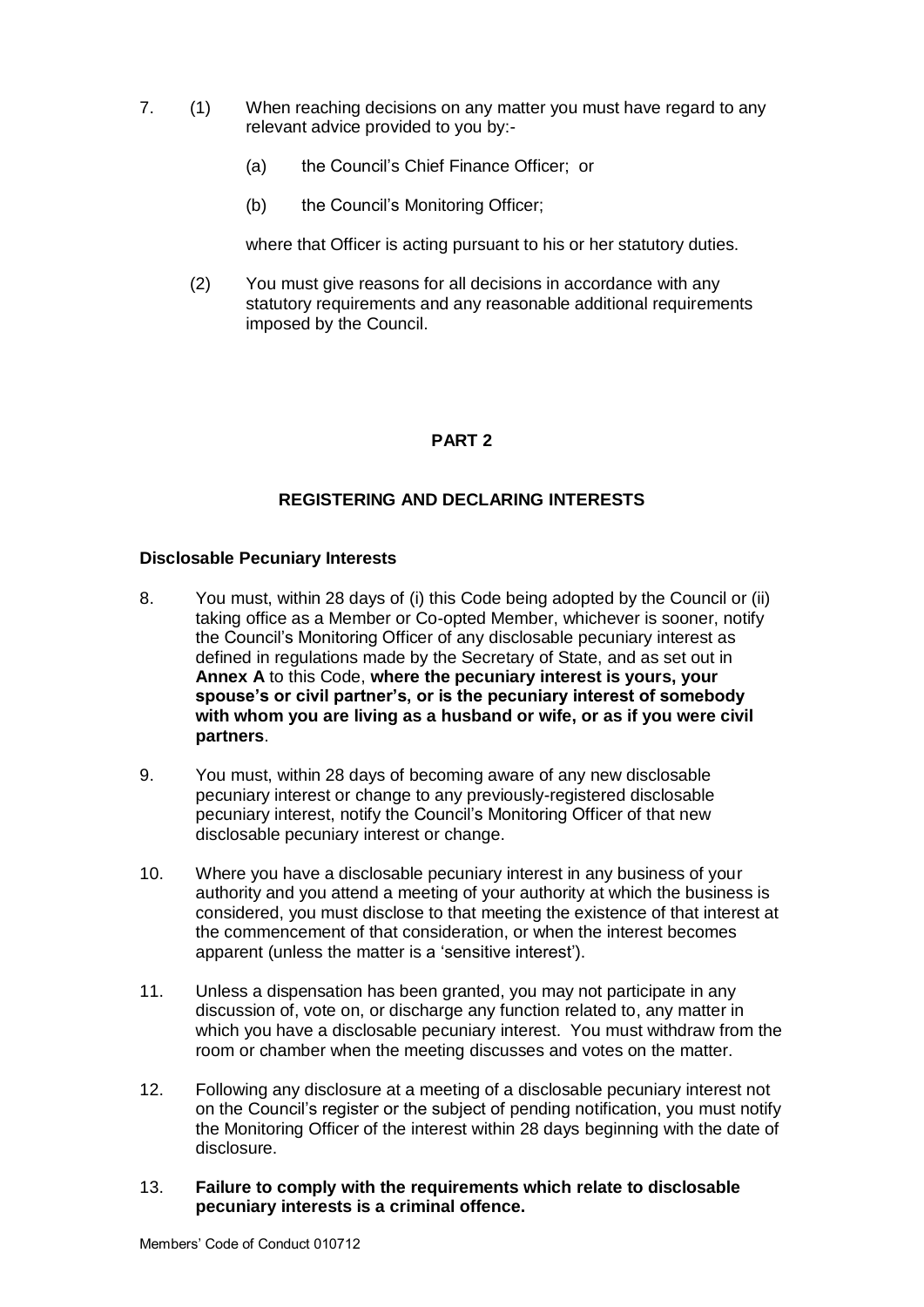## **Other Interests**

- 14. You must, within 28 days of (i) this Code being adopted by the Council or (ii) taking office as a Member or Co-opted Member, notify the Council's Monitoring Officer of the Other Interests set out in **Annex B** to this Code, **where the interest is yours**.
- 15. You must, within 28 days of becoming aware of any new interest within any of the specified categories or change to any previously-registered interest, notify the Council's Monitoring Officer of that new interest or change.
- 16. Where you have such an interest in any business of your authority and you attend a meeting of your authority at which the business is considered, you must disclose to that meeting the existence of that interest at the commencement of that consideration, or when the interest becomes apparent (unless the matter is a 'sensitive interest').
- 17. Where you have declared an interest in accordance with paragraph 16 above, then you are able to participate in the debate on the matter and vote **unless**:-
	- (i) a decision in relation to that matter might reasonably be regarded as affecting your well-being or financial position or the well-being or financial position of a member of your family or person with whom you have a close association or body described above to a greater extent than the majority of:-
		- (a) other council tax payers, ratepayers or inhabitants of the electoral ward affected by the decision; or
		- (b) other council tax payers, ratepayers or inhabitants of your authority's area in general;
	- or
	- (ii) it relates to the determination of any approval, consent, licence, permission or registration in relation to you or any person or body described above;

and a reasonable member of the public knowing the facts would reasonably regard it as so significant that it is likely to prejudice your judgement of the public interest.

18. If the circumstances specified within paragraph 17 above apply then, unless a dispensation has been granted or it is an excepted function, you may not participate in any discussion of, vote on, or discharge any function related to, any matter in which you have an interest. You must disclose to that meeting the existence of that interest at the commencement of that consideration, or when the interest becomes apparent (unless the matter is a 'sensitive interest'), and then withdraw from the room or chamber when the meeting discusses and votes on the matter.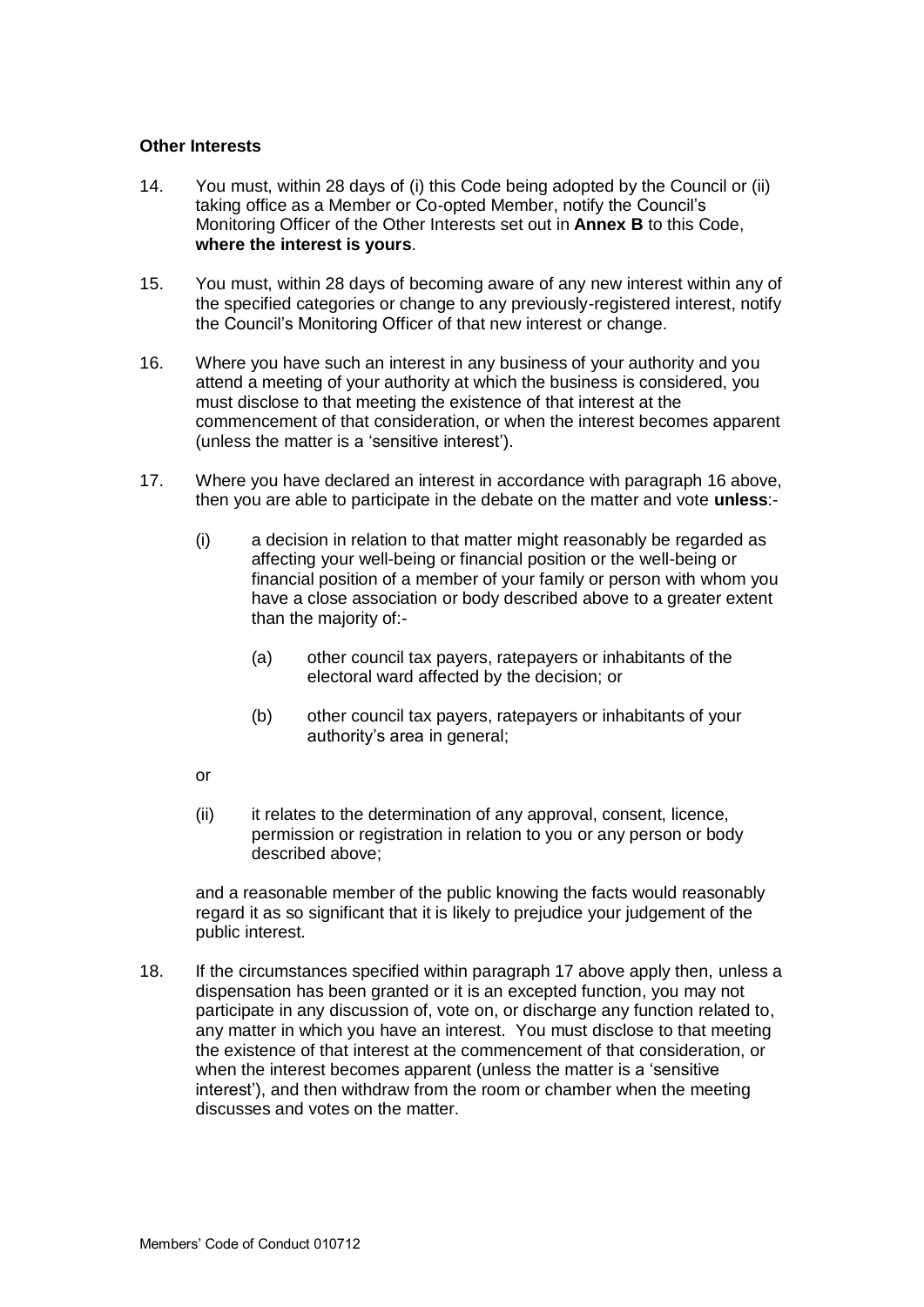- 19. The rules set out in Paragraph 18 above do not have the effect of precluding you from attending a meeting only for the purpose of making representations, answering questions or giving evidence relating to the business, provided that the public are also allowed to attend the meeting for the same purpose, whether under a statutory right or otherwise. However, after making your submission, you must withdraw immediately from the meeting.
- 20. Following any disclosure at a meeting of such an interest not on the Council's Register, you must notify the Monitoring Officer of the interest within 28 days beginning with the date of disclosure.

#### 21. **Failure to comply with the requirements which relate to Other Interests is a breach of the Code.**

## **Sensitive Information/Interests**

- 22. Where you consider that the information relating to any of your interests is sensitive information, and the Council's Monitoring Officer agrees, then you need not include that information when registering that interest, or, as the case may be, a change to that interest.
- 23. You must, within 28 days of becoming aware of any change of circumstances which means that information excluded under paragraph 22 is no longer sensitive information, notify the Council's Monitoring Officer asking that the information be included in the Council's Register of Members' Interests.

**\*\*\*\*\*\*\*\*\*\*\*\*\*\*\*\*\*\*\*\*\*\*\*\*\*\*\*\*\*\*\*\*\*\*\*\*\*\*\*\*\*\*\*\*\*\*\*\*\*\*\*\*\*\*\*\*\*\*\*\*\*\*\*\*\*\*\*\*\*\*\*\*\***

## **Definitions**

The following are definitions which apply for the purposes of this Code of Conduct.

- 1. "The Act" is the Localism Act 2011.
- 2. "The Authority" or "The Council" is Cotswold District Council.
- 3. "Meeting" is a meeting of the Authority, or any Committee, Sub-Committee, Joint Committee or Joint Sub-Committee of the Authority.
- 4. "Member" is an elected Member or a Co-opted Member of the Authority.
- 5. "Co-opted Member" is a person who is not a Member of the Council but who is either a Member of any Committee or Sub-Committee of the Council, or a Member of, and represents the Council on any Joint Committee or Joint Sub-Committee of the Council, and who is entitled to vote on any question that falls to be decided at any meeting of that Committee or Sub-Committee.
- 6. "Monitoring Officer" is the Monitoring Officer to Cotswold District Council.
- 7. "Pending notification" is an interest which has been notified to the Monitoring Officer but which has not been entered in the Authority's Register in consequence of that notification.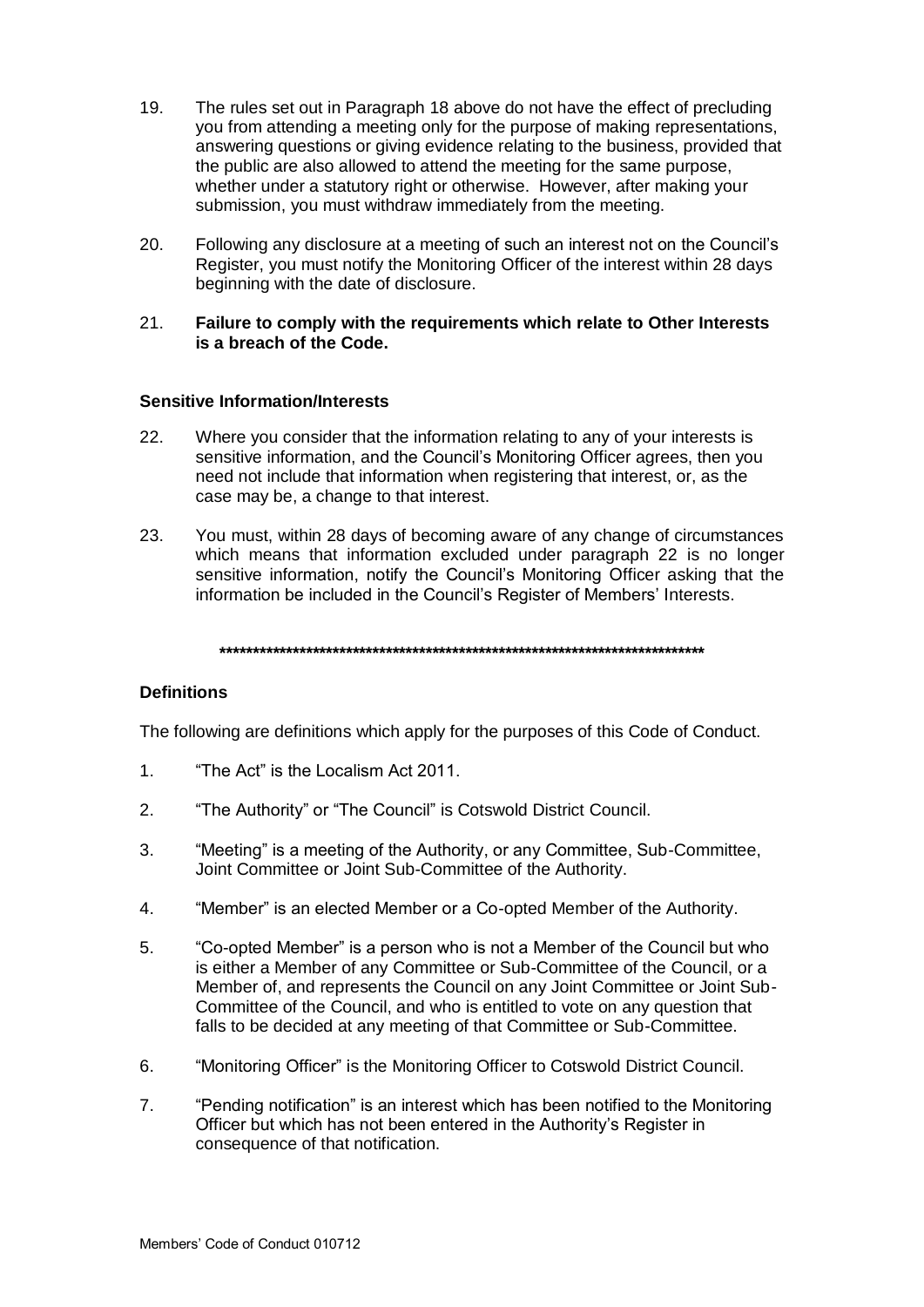- 8. "Member of your family" means:
	- Partner (spouse/civil partner/someone you live with as if a spouse or civil partner);
	- A parent/parent-in-law, son/daughter, step-son/step-daughter, child of partner; or the partners of any of these persons;
	- A brother/sister, grandparent/grandchild, uncle/aunt, nephew/niece; or the partners of any of these persons.
- 9. "Close associate" means someone with whom you are in close regular contact over a period of time who is more than an acquaintance. It may be a friend, a colleague, a business associate or someone you know through general social contacts. It is someone a reasonable member of the public would think you might be prepared to favour/disadvantage ("close association" shall be construed accordingly).
- 10. "Well-being" means general sense of contentment and quality of life.
- 11. An "excepted function" is a function of the Authority in respect of:
	- (i) an allowance, payment or indemnity given to Members;
	- (ii) any ceremonial honour given to Members; and
	- (iii) setting Council tax or a precept under the Local Government Finance Act 1992.
- 12. "Sensitive information" means information whose availability for inspection by the public creates, or is likely to create, a serious risk that you or a person who lives with you or is connected with you may be subjected to violence or intimidation.

(END)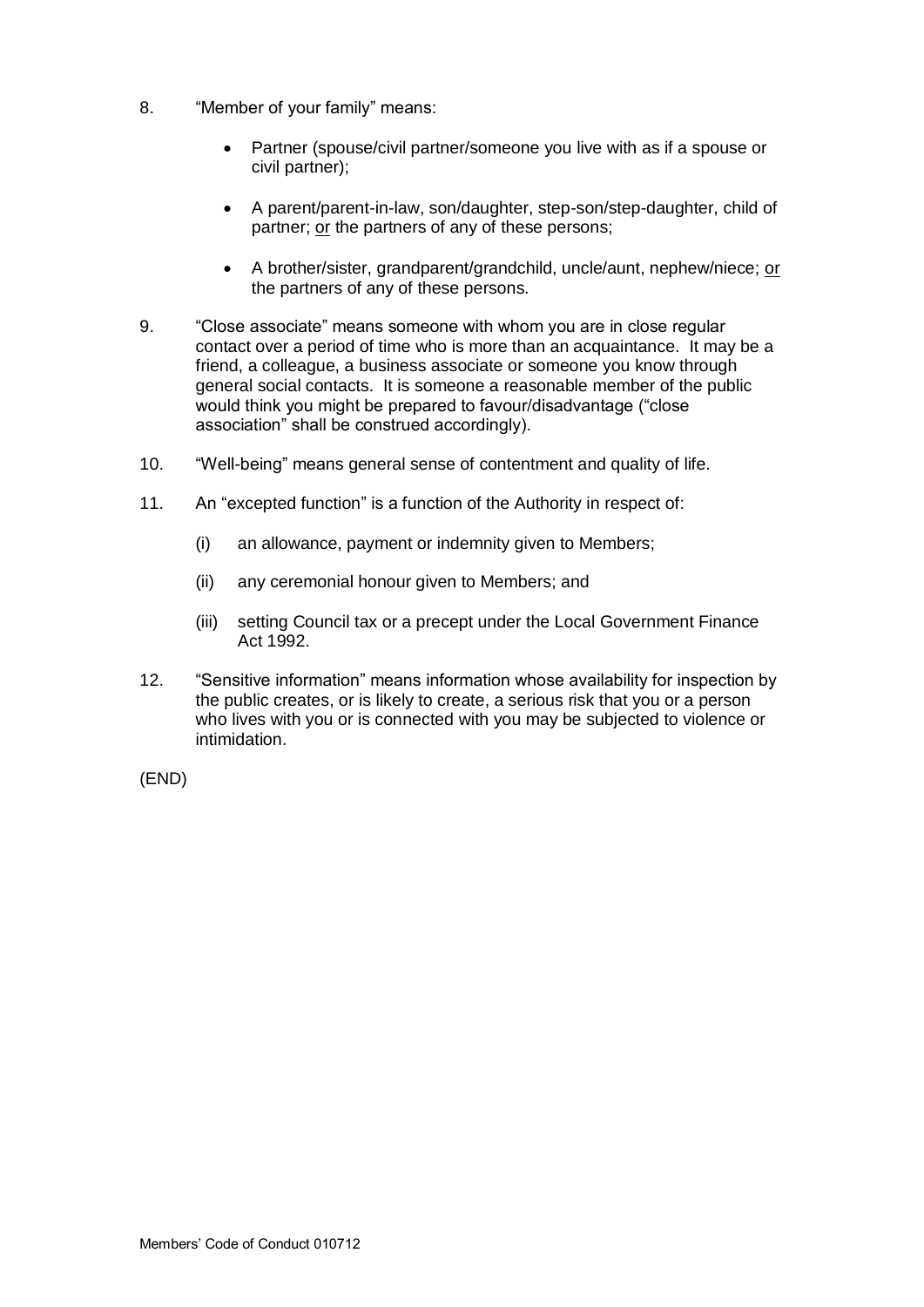## **Disclosable Pecuniary Interests**

The interests set out below are "Disclosable Pecuniary Interests" by virtue of The Relevant Authorities (Disclosable Pecuniary Interests) Regulations 2012 (made under the Localism Act 2011) which must be notified to the Monitoring Officer in accordance with this Code of Conduct.

Notification is required of any interest which is an interest of **the Member and/or of any of the following**:

- **the Member's spouse or civil partner;**
- **a person with whom the Member is living as husband and wife; or**
- **a person with whom the Member is living as if they were civil partners;**

and the Member is aware that that other person has the interest.

| Subject                                              | Prescribed description                                                                                                                                                                                                                                                                                                                                                                                                                       |
|------------------------------------------------------|----------------------------------------------------------------------------------------------------------------------------------------------------------------------------------------------------------------------------------------------------------------------------------------------------------------------------------------------------------------------------------------------------------------------------------------------|
| Employment, office, trade,<br>profession or vacation | Any employment, office, trade, profession or vocation<br>carried on for profit or gain.                                                                                                                                                                                                                                                                                                                                                      |
| Sponsorship                                          | Any payment or provision of any other financial benefit<br>(other than from the relevant authority) made or<br>provided within the relevant period in respect of any<br>expenses incurred by M in carrying out duties as a<br>member, or towards the election expenses of M.<br>This includes any payment or financial benefit from a<br>trade union within the meaning of the Trade Union and<br>Labour Relations (Consolidation) Act 1992. |
| Contracts                                            | Any contract which is made between the relevant<br>person (or a body in which the relevant person has a<br>beneficial interest) and the relevant authority -<br>(a) under which goods or services are to be provided<br>or works are to be executed; and<br>(b) which has not been fully discharged.                                                                                                                                         |
| Land                                                 | Any beneficial interest in land which is within the area<br>of the relevant authority.                                                                                                                                                                                                                                                                                                                                                       |
| Licences                                             | Any licence (alone or jointly with others) to occupy land<br>in the area of the relevant authority for a month or<br>longer.                                                                                                                                                                                                                                                                                                                 |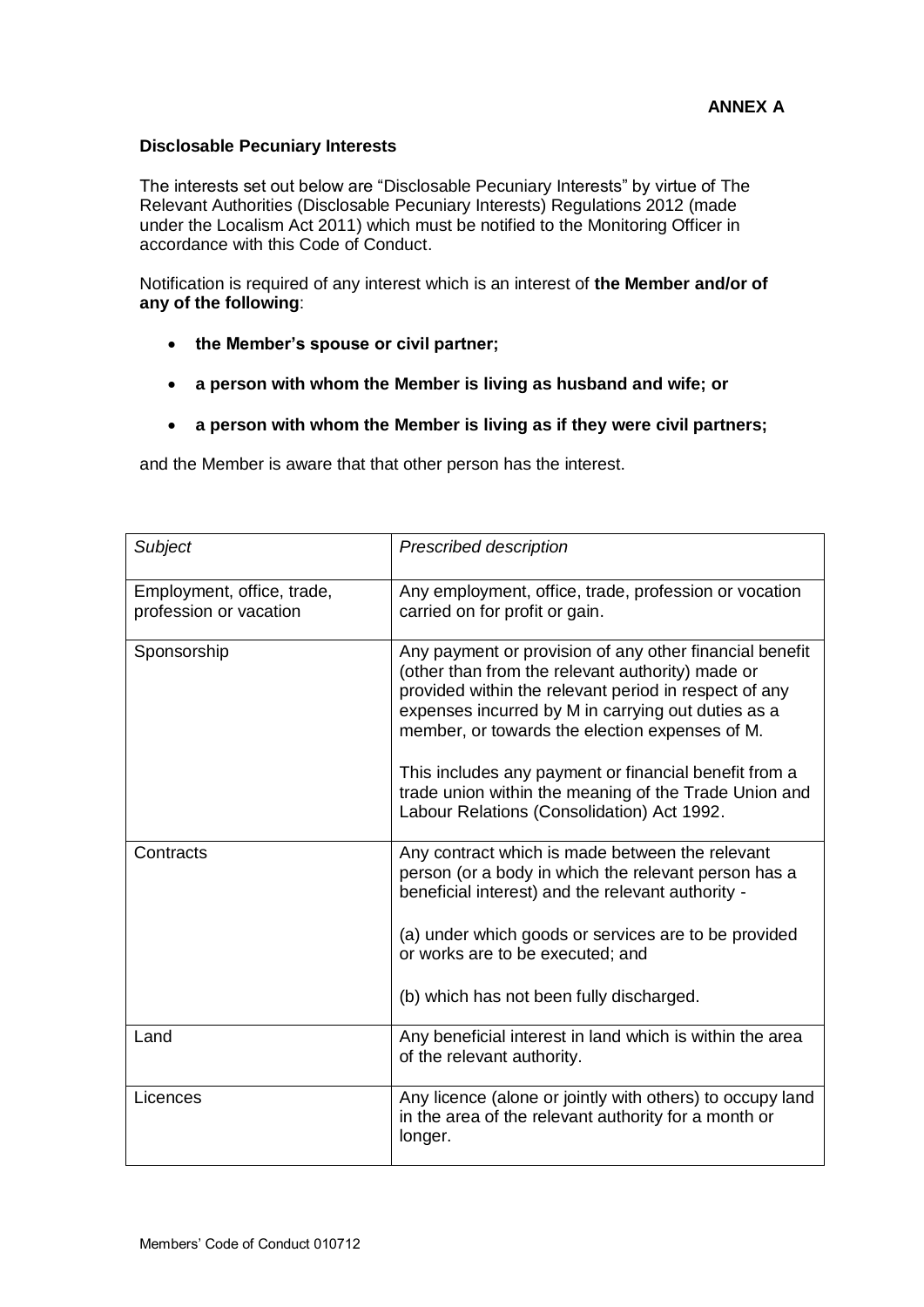| Corporate tenancies | Any tenancy where (to M's knowledge) -                                                                                                                                                                                                                             |
|---------------------|--------------------------------------------------------------------------------------------------------------------------------------------------------------------------------------------------------------------------------------------------------------------|
|                     | (a) the landlord is the relevant authority; and                                                                                                                                                                                                                    |
|                     | (b) the tenant is a body in which the relevant person<br>has a beneficial interest.                                                                                                                                                                                |
| <b>Securities</b>   | Any beneficial interest in securities of a body where -                                                                                                                                                                                                            |
|                     | (a) that body (to M's knowledge) has a place of<br>business or land in the area of the relevant authority;<br>and                                                                                                                                                  |
|                     | $(b)$ either -                                                                                                                                                                                                                                                     |
|                     | (i) the total nominal value of the securities<br>exceeds £25,000 or one hundredth of the total<br>issued share capital of that body; or                                                                                                                            |
|                     | (ii) if the share capital of that body is of more than<br>one class, the total nominal value of the shares of<br>any one class in which the relevant person has a<br>beneficial interest exceeds one hundredth of the<br>total issued share capital of that class. |
|                     |                                                                                                                                                                                                                                                                    |

Note:

In the Regulations:-

- (a) "the Act" means the Localism Act 2011;
- (b) "body in which the relevant person has a beneficial interest" means a firm in which the relevant person is a partner or a body corporate of which the relevant person is a director, or in the securities of which the relevant person has a beneficial interest;
- (c) "director" includes a member of the committee of management of an industrial and provident society;
- (d) "land" excludes an easement, servitude, interest or right in or over land which does not carry with it a right for the relevant person (alone or jointly with another) to occupy the land or to receive income;
- (e) "M" means a member of a relevant authority;
- (f) "member" includes a co-opted member;
- (g) "relevant authority" means the authority of which M is a member;
- (h) "relevant period" means the period of 12 months ending with the day on which M gives a notification for the purposes of section 30(1) or section 31(7), as the case may be, of the Act;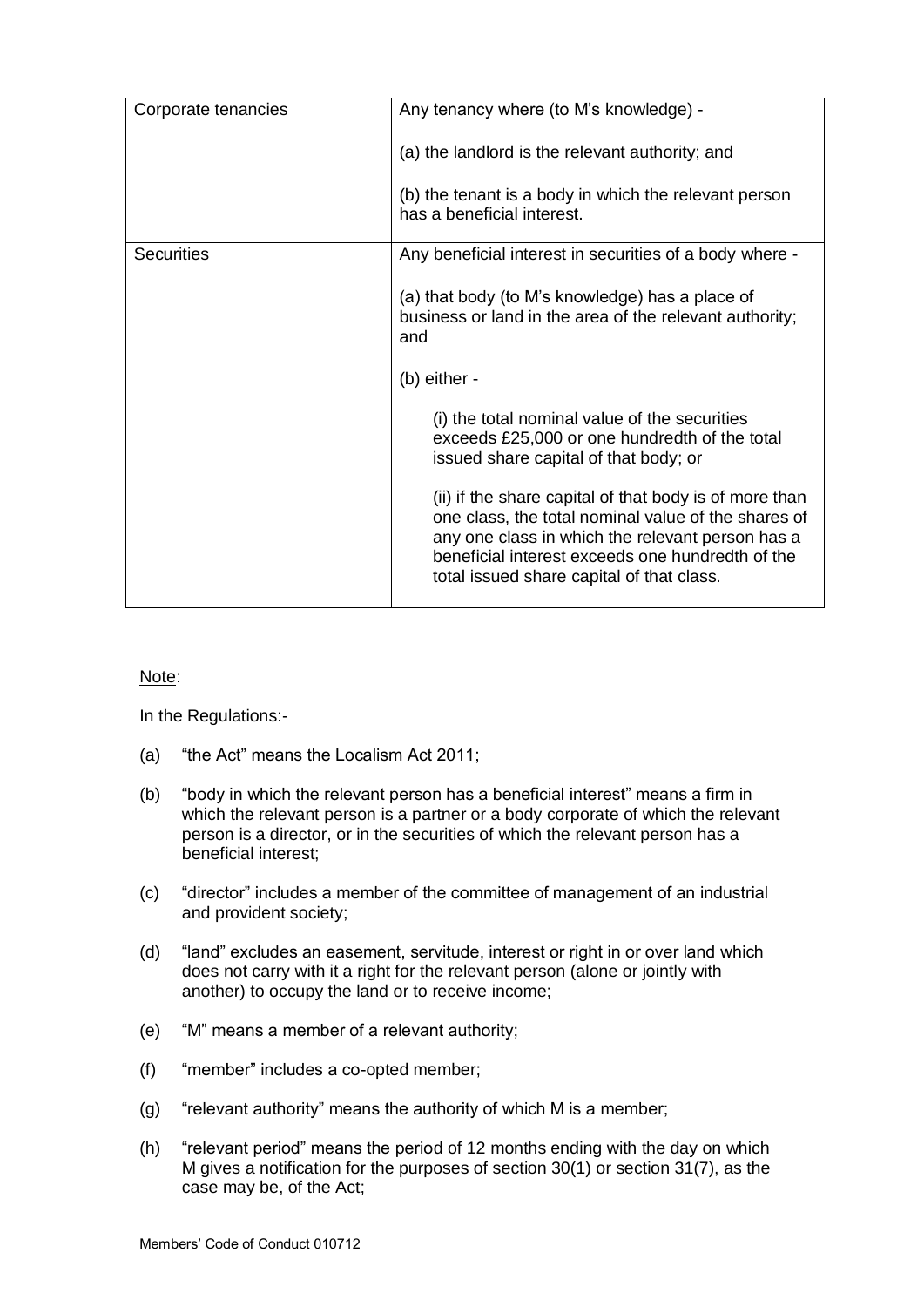- (i) "relevant person" means M or any other person referred to in section 30(3)(b) of the Act;
- (j) "securities" means shares, debentures, debenture stock, loan stock, bonds, units of a collective investment scheme within the meaning of the Financial Services and Markets Act 2000 and other securities of any description, other than money deposited with a building society.

(END)